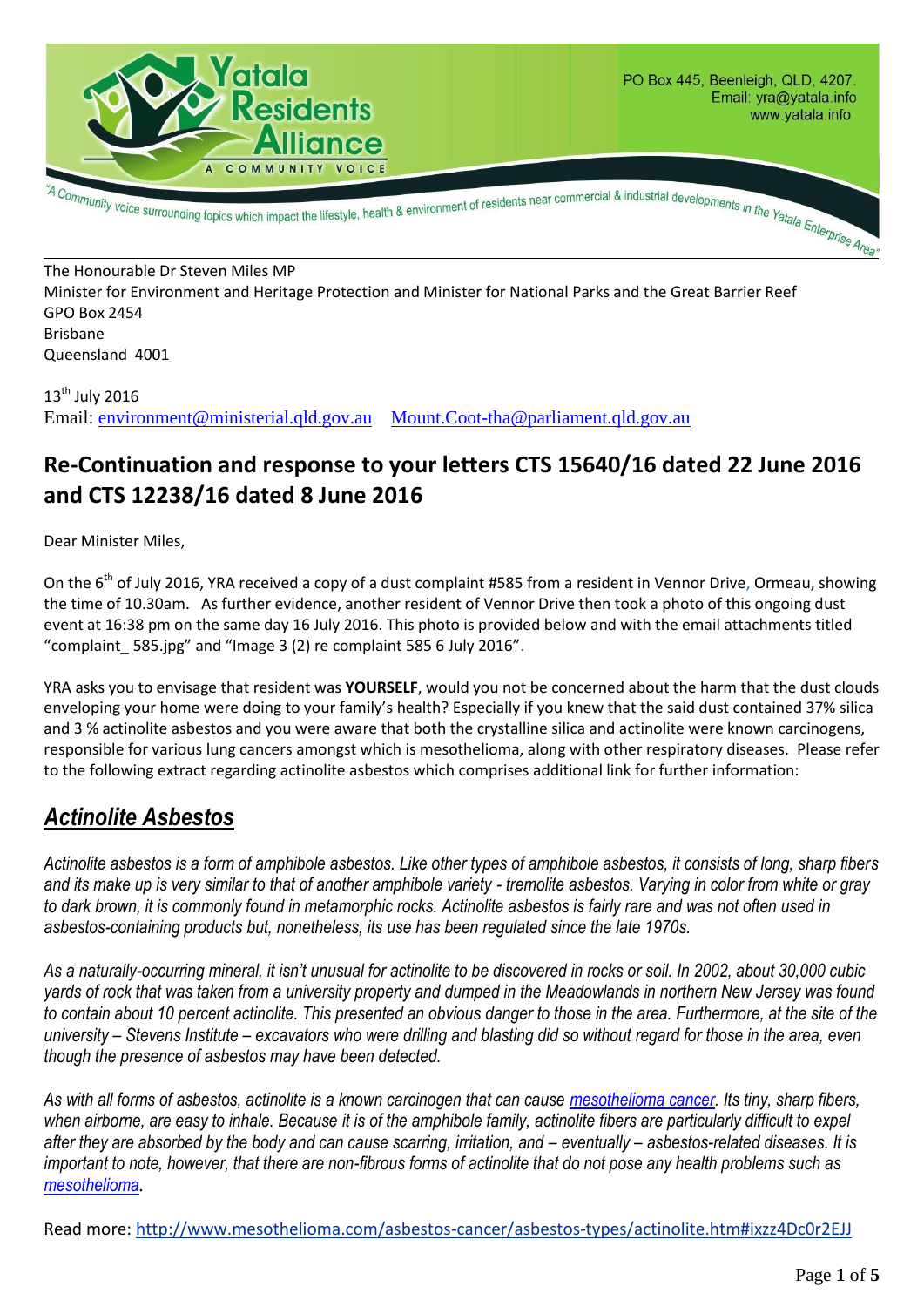

Vennor Drive, Ormeau, Qld -  $16.38$ pm on  $6<sup>th</sup>$  July 2016

Furthermore would you not be **even more concerned** if you knew that a quarry in Gympie was closed in 2010 for having an asbestos content in the rock as described in the newspaper article as only grams in comparison to a ton of rock, when you also knew that quarries near your home contained 30 kilograms of actinolite asbestos per ton of rock? That is THIRTY THOUSAND TIMES THE LEVEL OF POTENTIAL ASBESTOS FIBRES IN THE AIR THAT YOU ARE EXPOSED TO, IN COMPARISON TO THE LEVELS OF THE GYMPIE QUARRY AS PER THE NEWSPAPER REPORT IN THIS LINK. <http://www.gympietimes.com.au/news/asbestos-warning-staff-lungs-quarry-monkland/625655/>

This next link below, will take you to a rock/petrology report for a quarry MCU application in the Darlington ranges (the rock composition was confirmed by DEHP in a letter dated 22 December 2014 for Yatala and Ormeau area) The pdf file in the link clearly shows on page 1- 37% Silica and on page 5 in the table under the heading of secondary minerals 3% Actinolite.

#### <http://pdonline.goldcoast.qld.gov.au/masterview/modules/common/default.aspx?page=search>

To find the rock analysis report in this pdonline link follow the instructions below:

- $\rightarrow$  Click on Development application tracking (DA Tracking)
- $\rightarrow$  In box titled application number enter "201300734"
- $\rightarrow$  On the page that opens click on the magnifying glass MCU201300734
- → On the page that opens titled "application details" continue scrolling down the page until you reach a section titled "Completed response to the city of gold coast information request for Hanson Wolffdene quarry" this section contains 28 pdf files, the petrology report can be viewed by clicking on the **Pdf file Part 27**.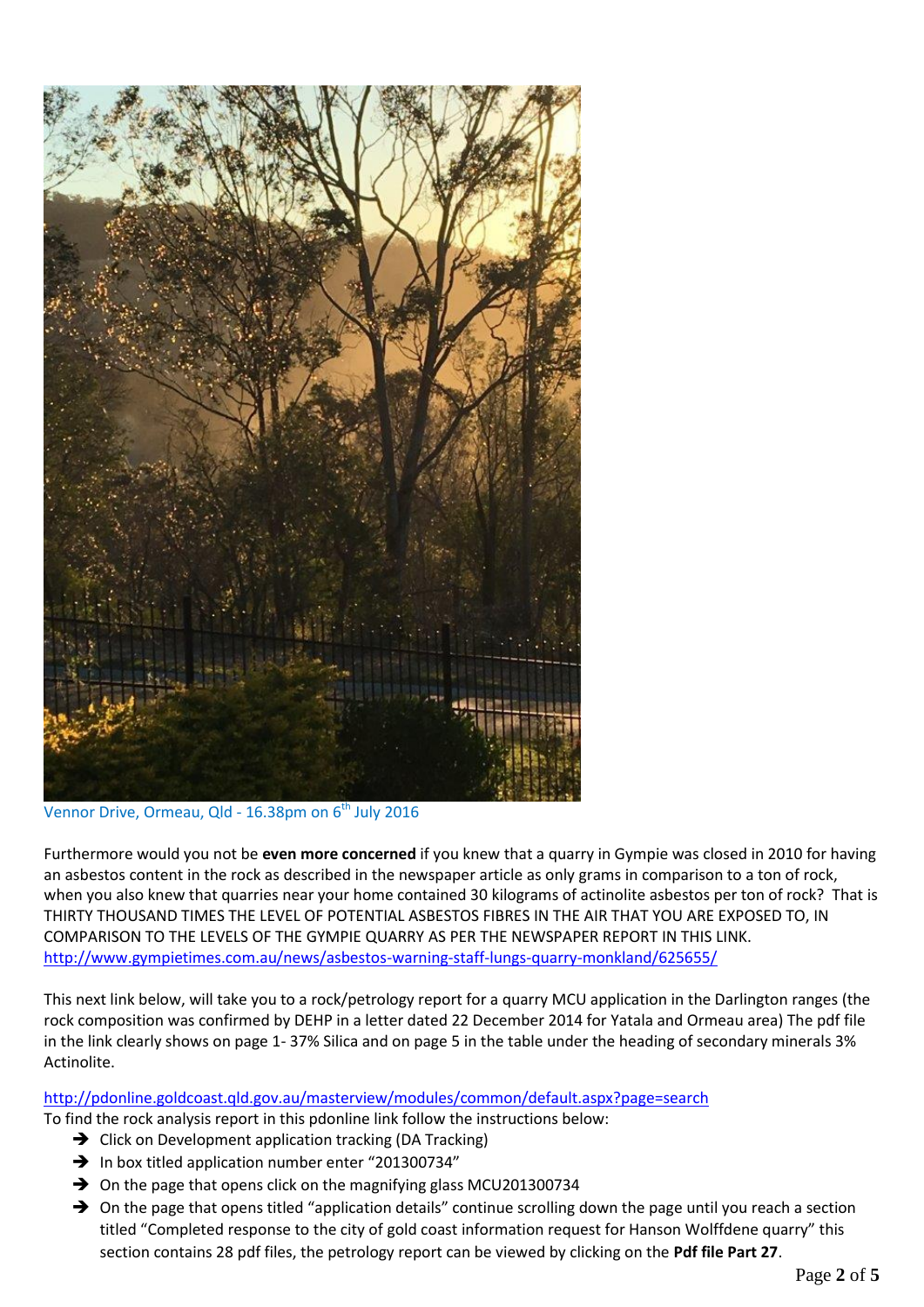Minister Miles further to all of the above, we have been forwarded photographs of dust from Vennor Drive residents. We ask you to seriously view and **then question whether the 120 milligram per square metre nuisance dust deposition test/condition required of the quarries in their development permits is indeed sufficient or accurate enough**, if it permits these levels of dust at residential premises adjacent to quarries? The following is one sample of these photos and the rest are provided in the attachment titled "FW\_Dust (3) Vennor Drive dust photos June July 2016".



Vennor Drive, Ormeau, Qld. Dust build-up over 1 week on home BBQ. Image taken at 18.35pm on 25<sup>th</sup> June 2016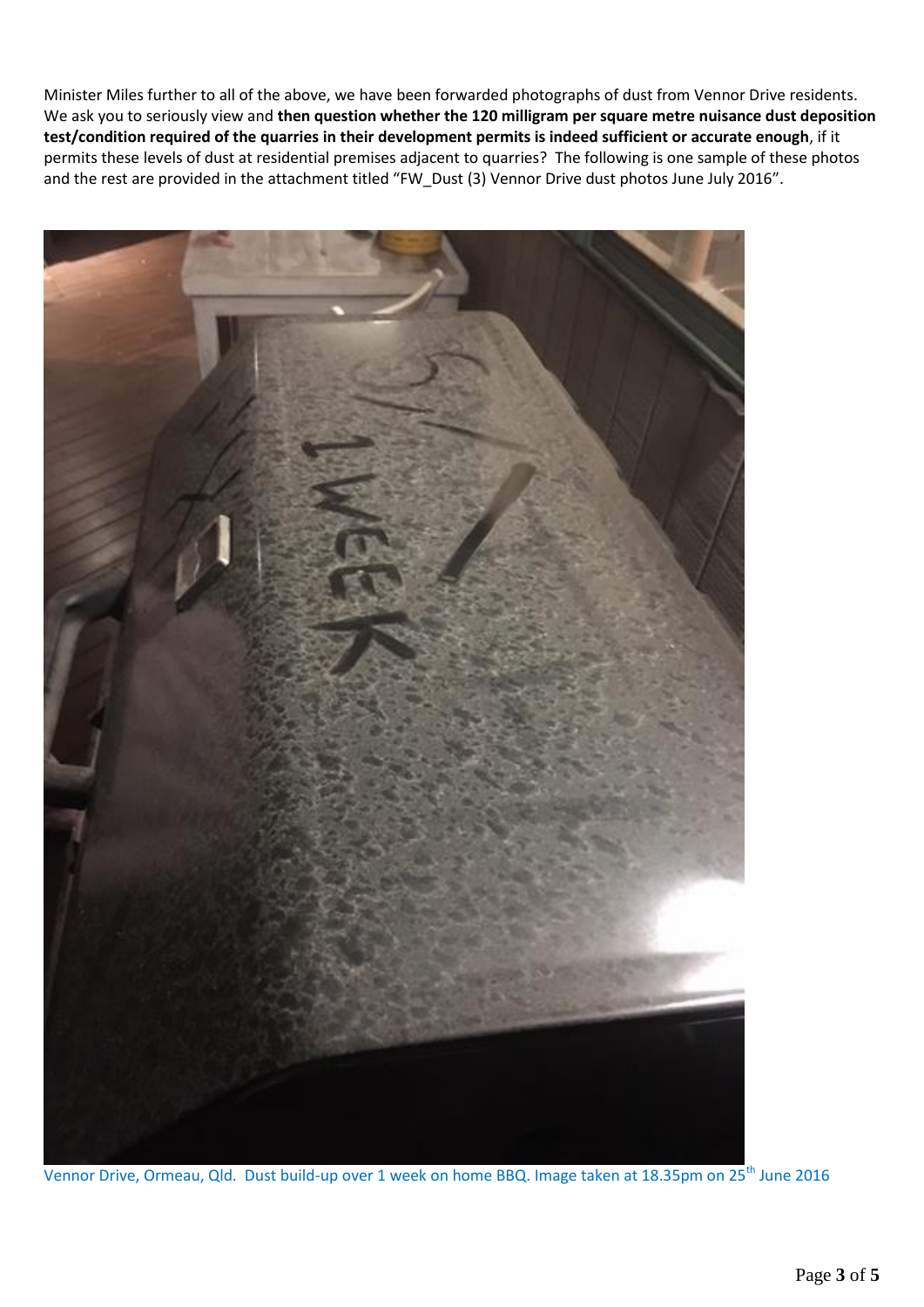Based on the specific gravity of solid packed earth and on a maximum deposition rate of 120 milligrams per square metre per day, it would require some 4 years for the dust level to reach a thickness equivalent to a sheet of A4 copy paper. We concede that this thickness will vary dependant on the actual makeup of the rock in our area. **However we would be most interested if your experts can explain how the deposition rates on the furniture and properties in Vennor Drive and other residences in Yatala and Ormeau can be considered acceptable**, when based on our observations of the photos of the dust levels, that the true level over that 4 year period could be approaching dangerously and embarrassingly higher levels - perhaps in the range of 10-100 or more times the acknowledged permissible level.

Minister Miles, on the basis that **YOU** were one of those residents in Ormeau and under the current circumstances would you not also be extremely disappointed at the apparent lack of concern and respect shown to your predicament by your government representatives and authorities who, after over one and a half years of delays, have not given you any clear information in regard to your families or communities safety?

How can anyone treat an urgent request with such obvious lack of concern or respect as to allow this to drag on for over one and a half years with no clear end in sight? Unless communication was initiated repeatedly by the affected community in Ormeau and Yatala, there would have been no communication by anyone in authority during that entire time. How disgraceful is this!

With all due respect, URGENT means URGENT! We await a clear and prompt answer as to the state of our safety within the FOURTEEN DAYS from the date of this communication. No further stalling is acceptable - one and a half years of uncertainty is just not good enough!

Yours truly,

Yatala Residents Alliance Committee Cavell Dorman Siegfried Nowak Brad Atkins Jacob Mohar

**FOR and on BEHALF of the YRA Members – all of whom have received a copy of this correspondence and your previous correspondence in reply to the YRA Letters.**

**Please read this letter with attachments provided in the email and labelled:**

- 1) YRA Letter to Hon Dr Steven Miles 13 July 2016
- 2) Complaint Letter 585.jpg
- 3) Image 3 (2) re complaint 585 6 July 2016
- 4) FW\_Dust (3) Vennor Drive dust photos June July 2016

#### **COPIES TO:**

Premier Hon Annastacia Palaszczuk - Premier and Minister for the Arts [The.Premier@premiers.qld.gov.au](mailto:The.Premier@premiers.qld.gov.au)

Hon Dr Anthony Lynham MP – Minister for State Development and Minister for Natural Resources and Mines. [sdnrm@ministerial.qld.gov.au](mailto:sdnrm@ministerial.qld.gov.au) [Stafford@parliament.qld.gov.au](mailto:Stafford@parliament.qld.gov.au)

Hon Leeanne Enoch MP - Minister for Innovation, Science and the Digital Economy and Minister for Small Business [innovation@ministerial.qld.gov.au](mailto:innovation@ministerial.qld.gov.au)

Hon Cameron Dick – Minister for Health [health@ministerial.qld.gov.au](mailto:health@ministerial.qld.gov.au)